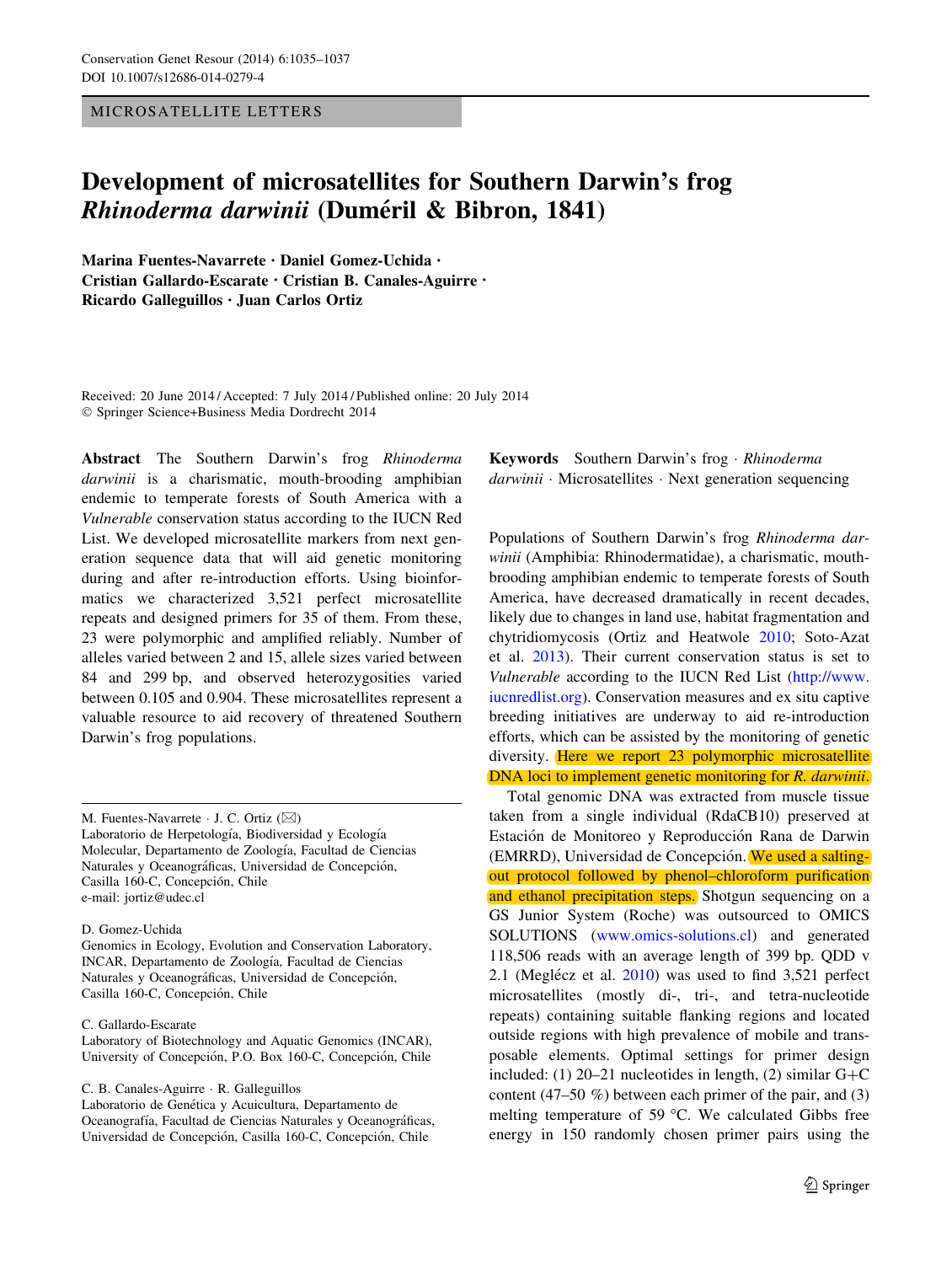| Locus | Repeat motif                            | Primer sequences $(5'–3')$     | $T_a$ (°C) | A              | Size (bp)   | Ν  | $H_O$ | $H_E$ | $F_{IS}$ |
|-------|-----------------------------------------|--------------------------------|------------|----------------|-------------|----|-------|-------|----------|
| Rda1  | $(taga)_{11}$                           | F: CGGCAAAAGAAATGGAGAAG        | 59         | 15             | 187-299     | 15 | 0.600 | 0.904 | $0.367*$ |
|       |                                         | R: ATGCAAAAGGAGTCCACAGC        |            |                |             |    |       |       |          |
| Rda2  | $(gata)$ <sub>9</sub>                   | F: CCAAGACATATGCCCTCCTT        | 59         | 7              | $95 - 120$  | 16 | 0.313 | 0.771 | $0.615*$ |
|       |                                         | R: TTGGTTTTGTCAGCCTTTTATG      |            |                |             |    |       |       |          |
| Rda3  | $(gata)_{18}$                           | F: GAGTTGCTGCTCATTCTTTGG       | 57         | 8              | 183-207     | 20 | 0.200 | 0.585 | $0.672*$ |
|       |                                         | R: GTAACAGGAAACCAGCGGAA        |            |                |             |    |       |       |          |
| Rda4  | $(tatg)_{12}$                           | F: GGTTAGACATGGAAGGGACG        | 63         | 3              | $102 - 110$ | 19 | 0.263 | 0.453 | 0.441    |
|       |                                         | R: GAAGGCTTTGGTGAGCTGTC        |            |                |             |    |       |       |          |
| Rda7  | $(ggt)_6$                               | F: TTGTCTAAACTGGACAACCCC       | 59         | 2              | 94-97       | 20 | 0.500 | 0.480 | $-0.016$ |
|       |                                         | R: TTTAAGTGCAAAGGTCAGACAC      |            |                |             |    |       |       |          |
| Rda9  | $(taa)_{16}$                            | F: CTGTTCCAACAACAGATCCTACA     | 59         | 5              | $160 - 190$ | 14 | 0.143 | 0.704 | $0.810*$ |
|       |                                         | R: TTTAGTGATTCCTATATGATGTCTGAG |            |                |             |    |       |       |          |
| Rda12 | (gt) <sub>5</sub>                       | F: CCGTTTAACCGTTTGTACCC        | 55         | $\overline{c}$ | $108 - 110$ | 22 | 0.500 | 0.416 | $-0.179$ |
|       |                                         | R: AATCGCTGTGAATTTGGGAG        |            |                |             |    |       |       |          |
| Rda14 | $(ca)_{10}$                             | F: ATGGAGCCATTTGTGAGGAG        | 55         | $\overline{4}$ | $147 - 155$ | 22 | 0.455 | 0.630 | 0.300    |
|       |                                         | R: GTCTGCGGTACGAGTGTTGA        |            |                |             |    |       |       |          |
| Rda16 | (tcc) <sub>5</sub>                      | F: CCTCATCCTCTGTGTGGTCA        | 59         | 7              | 118-148     | 11 | 0.545 | 0.764 | 0.330    |
|       |                                         | R: CAGTGGAAAATAAAGCGGGA        |            |                |             |    |       |       |          |
| Rda18 | $(taa)_{5}$                             | F: CGCTACAGAACTTAATCTTGCTATG   | 62         | 9              | 210-237     | 22 | 0.864 | 0.845 | 0.001    |
|       |                                         | R: TCATGTGCATTGCTGTACCC        |            |                |             |    |       |       |          |
| Rda19 | (att) <sub>6</sub>                      | F: TTGTGTTGCCATAACAACAATTC     | 60         | $\overline{4}$ | 156-165     | 19 | 0.105 | 0.602 | $0.834*$ |
|       |                                         | R: GAAGGTAAACGACTCATGGAGG      |            |                |             |    |       |       |          |
| Rda20 | (cat) <sub>5</sub>                      | F: CACCCAGGTTACTCGGTCTG        | 59         | 3              | $117 - 123$ | 13 | 0.231 | 0.328 | 0.333    |
|       |                                         | R: ATAGGAGGGCGTCTGGTCTC        |            |                |             |    |       |       |          |
| Rda22 | $(tta)_5$                               | F: ACTCTTCACCCGATGCACTT        | 62         | 4              | 182-191     | 16 | 0.125 | 0.527 | 0.776    |
|       |                                         | R: GCTGCCATGTCGTGAATAAA        |            |                |             |    |       |       |          |
| Rda23 | $\frac{\text{(agg)}_5}{\text{(agg)}_5}$ | F: ACCAATAAAACCAAGTCCGC        | 62         | 3              | 130-136     | 15 | 0.467 | 0.56  | 0.200    |
|       |                                         | R: GTGGTCAAGCAGCCAGTTTT        |            |                |             |    |       |       |          |
| Rda24 | (att) <sub>5</sub>                      | F: TTAGTTGCAGTACCCCGTCA        | 55         | $\overline{4}$ | $87 - 96$   | 15 | 0.400 | 0.420 | 0.082    |
|       |                                         | R: CGAATATGCGATGGGTGATA        |            |                |             |    |       |       |          |
| Rda25 | (aac) <sub>5</sub>                      | F: CAAAGACACCTTGGGACTTC        | 58         | 7              | $108 - 141$ | 20 | 0.650 | 0.743 | 0.150    |
|       |                                         | R: TCCTCAAACATTTCCCTTGG        |            |                |             |    |       |       |          |
| Rda26 | $(aca)_{11}$                            | F: ACCAGATTTTGCATTGGGTC        | 55         | 8              | $86 - 110$  | 18 | 0.944 | 0.807 | $-0.142$ |
|       |                                         | R: ATGCTACATTTGCCCTGGTC        |            |                |             |    |       |       |          |
| Rda27 | $(ca)_8$                                | F: TCGCTATTGACCACAGCATT        | 58         | 4              | 114-122     | 19 | 0.579 | 0.663 | 0.154    |
|       |                                         | R: TGTGATGTTCGGAGCTGAAT        |            |                |             |    |       |       |          |
| Rda29 | $(ac)_5$                                | F: TGAATGTGCCTGCTCTCATC        | 58         | 5              | $111 - 119$ | 21 | 0.238 | 0.661 | $0.654*$ |
|       |                                         | R: TTTTCGGACGTAATTCGAGG        |            |                |             |    |       |       |          |
| Rda32 | $(tg)_5$                                | F: CATACAGTGATTGGGCTGGA        | 55         | 5              | 84-92       | 20 | 0.000 | 0.710 | 0.999*   |
|       |                                         | R: TCGGGTTATTGTTGGACATTT       |            |                |             |    |       |       |          |
| Rda33 | (ac) <sub>6</sub>                       | F: TCCTGGTGCCATTTCCTAAA        | 60         | 5              | $112 - 120$ | 17 | 0.471 | 0.746 | 0.395    |
|       |                                         | R: GAACTGGACGATGGAGCAAT        |            |                |             |    |       |       |          |
| Rda34 | $(ctat)_{16}$                           | F: CCAGAGGTGAGGGCAGATTA        | 60         | 13             | $109 - 185$ | 18 | 0.778 | 0.898 | 0.162    |
|       |                                         | R: CAGCGGTCACTTTGACTGAA        |            |                |             |    |       |       |          |
| Rda35 | $(tcta)_{20}$                           | F: CGCAAGCCACTGTGATAAAG        | 62         | 10             | $150 - 210$ | 19 | 0.526 | 0.842 | $0.398*$ |
|       |                                         | R: TGTGTTTTCCAAAGAAGAGCA       |            |                |             |    |       |       |          |
|       |                                         |                                |            |                |             |    |       |       |          |

<span id="page-1-0"></span>Table 1 Characterization of microsatellites for Rhinoderma darwinii

 $T_a$  annealing temperature, A number of alleles, Size the range of observed alleles in base pairs, N number of individuals genotyped,  $H_o$  observed heterozygosity,  $H_e$  expected heterozygosity,  $F_{IS}$  inbreeding coefficient

\* Significant evidence ( $p < 0.01$ ) against Hardy–Weinberg equilibrium model